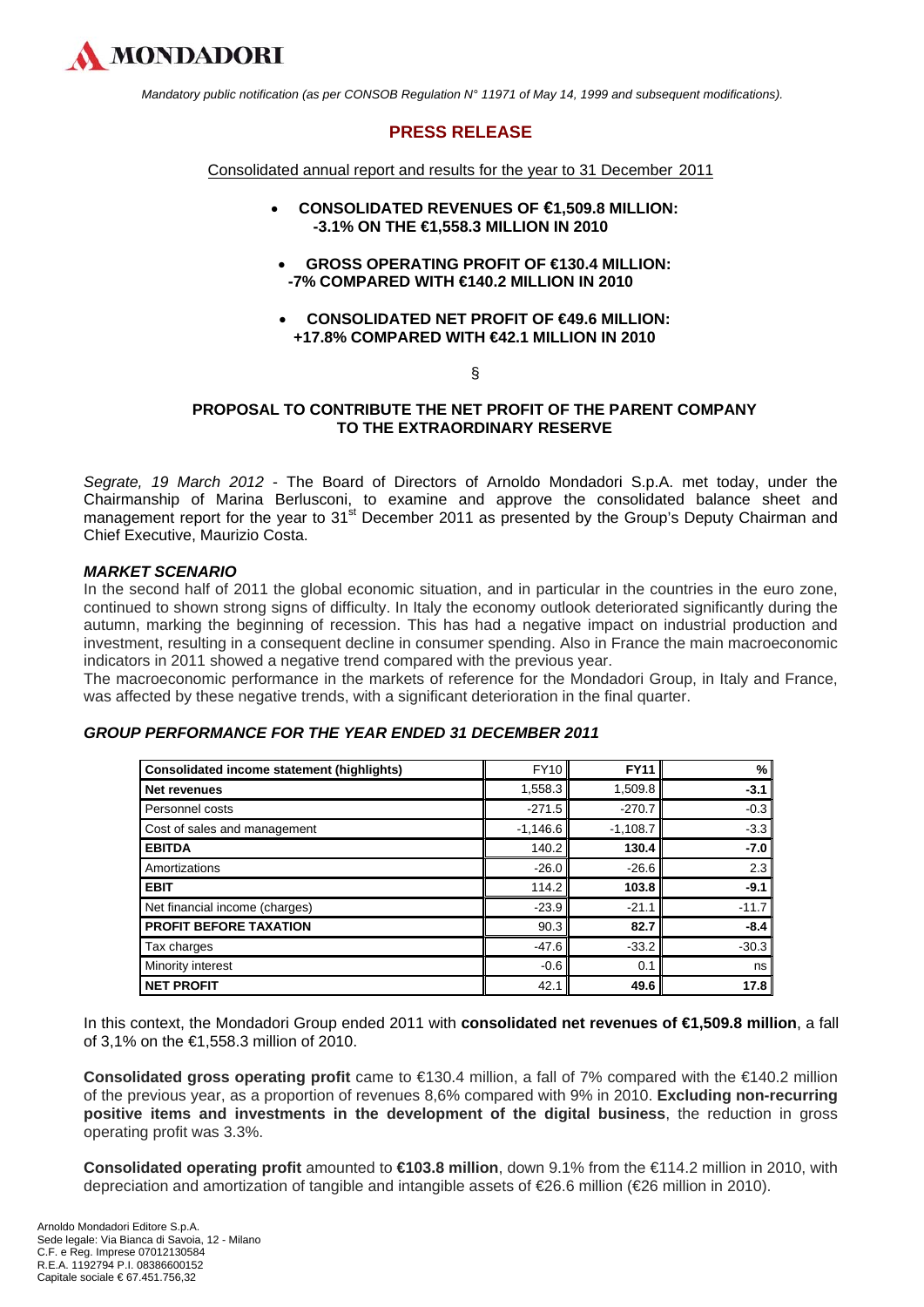**Consolidated pre-tax profit** came to **€82.7 million**, down 8.4% on the €90.3 million in 2010, with lower borrowing costs of €3.4 million and higher investment charges of €0.6 million.

**Consolidated net profit** came to **€49.6 million**, up 17.8% compared with the €42.1 million for the previous year, during which, however, there was an additional tax charge for previous years' taxes of €8.7 million.

**Gross cash flow** for 2011 amounted to €76.2 million, compared with €68.1 million in 2010.

The Group's **net financial position** showed a deficit of €335.4 million, an improvement of €7 million from the end of 2010, after dividend payments of €40.3 million during the year.

### **Information concerning personnel**

On 31 December 2011 employees, permanent and determined, pursuant to the Group companies, consists of 3,664 units compared to 3,649 at the end of 2010.

2011 saw the conclusion of early retirement plans authorised by the government, which have seen the exit over two years of 233 employees, including both publishing and journalistic staff. There was a similar situation in France where the implementation of the so-called "social plan" has resulted, over two years, in the departure of 74 employees.

Overall, the restructuring plan announced in 2009, of which the above-mentioned ministerial programme was an important but not exclusive part, has been successfully completed.

## *THE BUSINESS AREAS*

## • *BOOKS*

In 2011, the trade book **market** in Italy has remained stable in terms of copies sold, while there was a decline of 1.4% in terms of value (source: Nielsen).

As regards the distribution channels, the slowdown of large-scale retailers was particularly critical, where the shortfall over the year was -7.9%, with a peak -20.3% in December. This figure is even more striking when one considers the performance of the ten best-selling titles: in terms of value in 2011 saw a decline of 48% in the top ten compared with the same figure as recorded in 2007.

In this context, **Mondadori** confirmed its leadership in the trade book market with a market share of 26.5% in terms of value (source: Nielsen).

In particular, 43 titles featured among the top 100 bestsellers of the year. Among these, *Le prime luci del mattino by* Fabio Volo, *Nessuno si salva da solo* by Margaret Mazzantini, the *Steve Jobs* biography by Walter Isaacson, published by Mondadori, and *Tre atti e due tempi* by Giorgio Faletti, published by Einaudi, respectively, were first, fourth, eighth and tenth in the overall rankings of the year.

Revenues generated by the Books area amounted to **€389.1 million**, a fall of 6% compared with the €413.9 million in the previous year.

Gross operating profit, despite the lower revenues cited above, was substantially in line with the high level of 2010, thanks to a focused policy of costs controls and the positive contribution of subsidiaries.

In the Paperback sector the most significant initiative was the launch of new series called *NumeriPrimi* °, which involved all the publishing houses of the Group - Edizioni Mondadori, Einaudi, Piemme, Sperling & Kupfer - and the publication of the most successful titles in large format and quality paperbacks.

In the first ten months, *NumeriPrimi*° achieved sales of two million copies, with particularly success in the large-scale retail channel.

2011 was undoubtedly important for Books in terms of digital publishing, with the normal operation of Mondadori's digital distribution platform and, in the second half of the year, the arrival in the Italian market of the major international e-book retailers. During 2011 Mondadori introduced over 3,000 **e-books**, recording quarter of sales from the Mondadori platform.

The Christmas period saw the highest average sales of the year with peaks of more than 4,000 downloads per day. Among the best sellers, also in the digital format, were new titles by Walter Isaacson, Fabio Volo, Giorgio Faletti and Margaret Mazzantini, as well as backlist titles such as *Miglio 81* by Stephen king.

The objective is to digitise the entire catalogue of the group, around 15,000 titles by 2014.

In the school textbooks segment, the digitization programme of the catalogue is already 90% complete, with about 1,300 titles already available in e-book format.

## • *MAGAZINES ITALY*

The current challenging macroeconomic environment continues to have a strong impact on the consumer magazine **market** in Italy, adversely affecting advertising revenues (-3.7% magazines; source: Nielsen), circulation (- 5% in terms of copies and -7.2% on a comparable basis; internal figures) and add-on sales (- 0.5% in terms of value; internal figures). In addition to the effects of the economic situation are the structural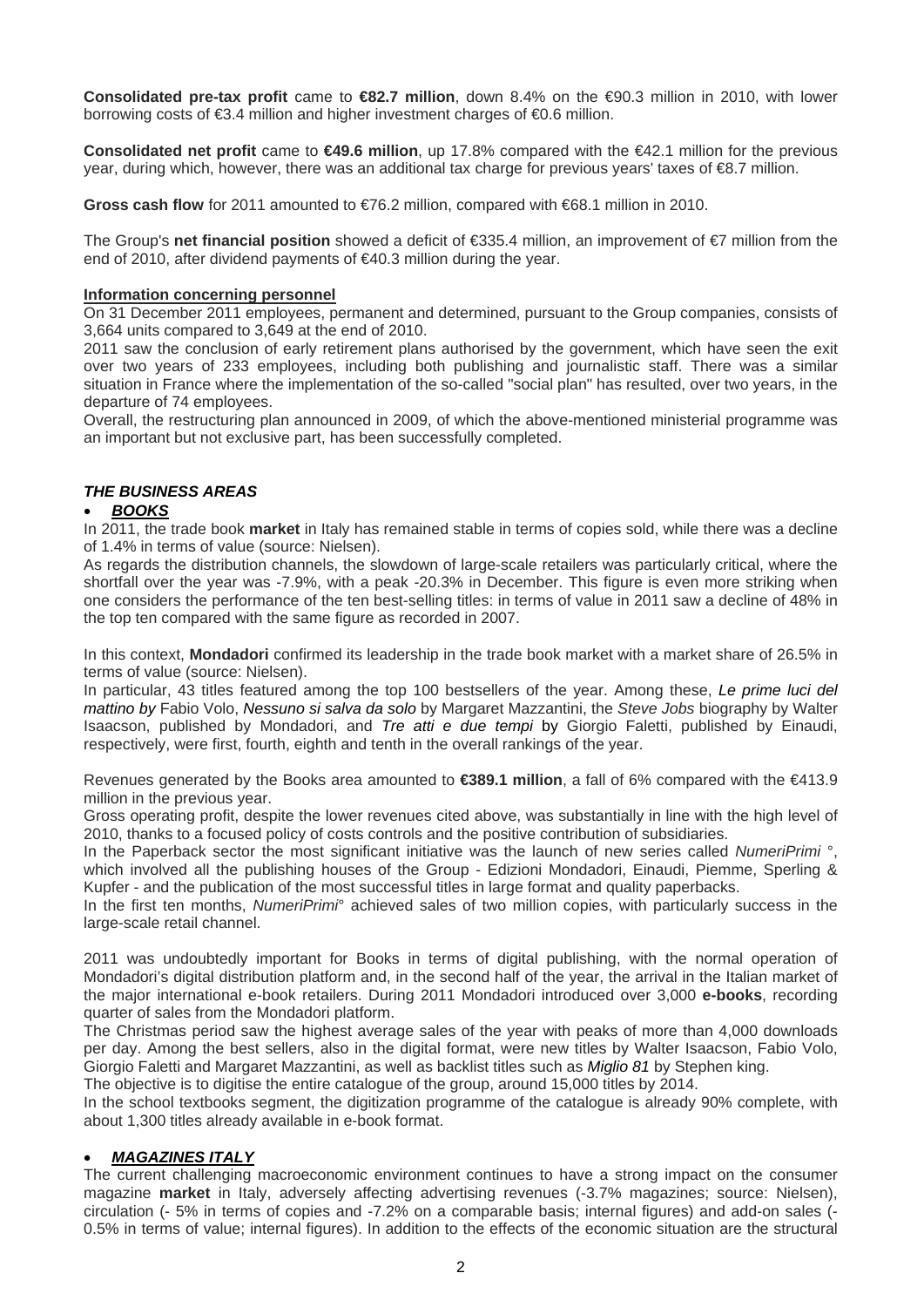changes, related to the digital evolution that is underway, which is having a negative impact on print products, to which especially younger readers are showing less and less interest.

**Mondadori** has acted to address the situation and has to achieved a performance that is better than the competition and strengthened its position as market leader (33.3%), as can be seen from the continued growth of the number of readers of the Group's weekly and monthly titles that total some 35 million, or 82% of the total (Audipress 2011/III). In particular, the latest Audipress survey shows that Mondadori's "audience" was up by 1.6% on the previous period.

In a markedly recessive context, the performance of the Magazines Italy area saw a fall in total revenues of 2.7%, from €471.40 million to **€458.8 million**.

In particular, Mondadori titles suffered most from the recessive phase in the market and ended the year with a shortfall in revenues of around 5%, due to a reduction in:

- circulation revenues (-4.7%), the effect of a sharp decline in subscriptions (-15%) and fewer copies sold with add-ons (-11%);
- revenues from sales of add-ons (-2.4%), mainly because of a decline in sales of music products. However, the Group's leadership in the segment (35%) was maintained, with continued high level of profitability and in line with the previous year;
- advertising revenues were down by 3.8%, with a particularly poor performance in the weekly family titles and newsmagazines.This was partly offset by a positive trend in women's magazines.

The results show, however, a significant increase that is also attributable to the capital gain realized on the sale of the stake in Hearst Mondadori Editoriale Srl. Even excluding the aforementioned non-recurring items, there was still growth in gross operating profit.

## Properties

During 2011, Mondadori took a series of important steps with the Group's web properties associated with the main magazine titles, achieving significant results, both in terms of advertising sales and traffic.

The results for 2011 should therefore be considered positive, with an improvement in all indicators at rates higher than the market, in particular advertising (+47.7% compared with +12.3% for the market as a whole; Nielsen) and growth in the number of unique users, over 6.6 million, an increase of 23.5% on the previous year. This trend benefited from positive performances by www.grazia.it (+73%), www.panorama.it (+63%) and www.donnamoderna.com (+27%). Also of note was the rapid growth of www.panoramauto.it, which was launched in the second half of the year.

## • *ADVERTISING*

**Market** trends in advertising spending in Italy in 2011 saw an overall fall of 3.8% (source: Nielsen), confirming that the global financial crisis and the downturn in GDP have had a noticeable effect on all media with the sole exception of the internet.

Television was down by 3.1%. There was a significant decline in Radio (-7.8%) and newspapers (-7.7%), while magazines saw a smaller decline of -3.7%, with a particularly bad performance in the final quarter (-8.2%).

The slowdown in advertising has involved all the main sectors of the magazine advertising market except cosmetics and fashion.

In 2011 **Mondadori Pubblicità** recorded an overall fall in sales compared with 2010, ending the year with revenues of **€219.9 million**, compared with €233.9 million in 2010.

In terms of the **magazine** advertising, the fall in sales was due to the particularly negative performance in certain sectors such as FMCGs and interiors. In particular, the weeklies were hit hard, despite the good performance of Grazia (+3.2%) and *Tu Style* (+11.1%) and the substantial stability of *Donna Moderna*, the other weeklies of the Group were down on the previous year.

For monthlies meanwhile, the decline was less marked (-1.2%), thanks to the resilience of interiors and cooking titles and to the success of *Panorama Icon*, which was launched in April 2011 and enabled the Group to strengthen its position in the male fashion segment and Mondadori Pubblicità to offer a product which meets the needs of companies operating at the high-end of the market.

During 2011 Mondadori Pubblicità maintained a continuous focus on the trend in average prices compared to 2010, with stability for *Donna Moderna*, *Grazia* and *Tu Style* among the weeklies, and growth in the interiors and cooking monthlies, sometimes at the expense of volume.

**Radio** advertising revenues (*R101* and *Radio Kiss Kiss*) grew by 0.7% due largely to the performance of the new organisational model of Mondadori Pubblicità from May 2011; there was a particularly positive trend for *R101* in a market that saw a fall in spending of 7.8% (source: Nielsen).

In the **Internet** market the excellent results achieved by Mediamond, with overall growth of 56% compared to 2010, was the result of a positive performance by the main sites of the Group and the considerable success of *TgCom* (+59%) and *Sport Mediaset* (+30.2%) of the RTI Group.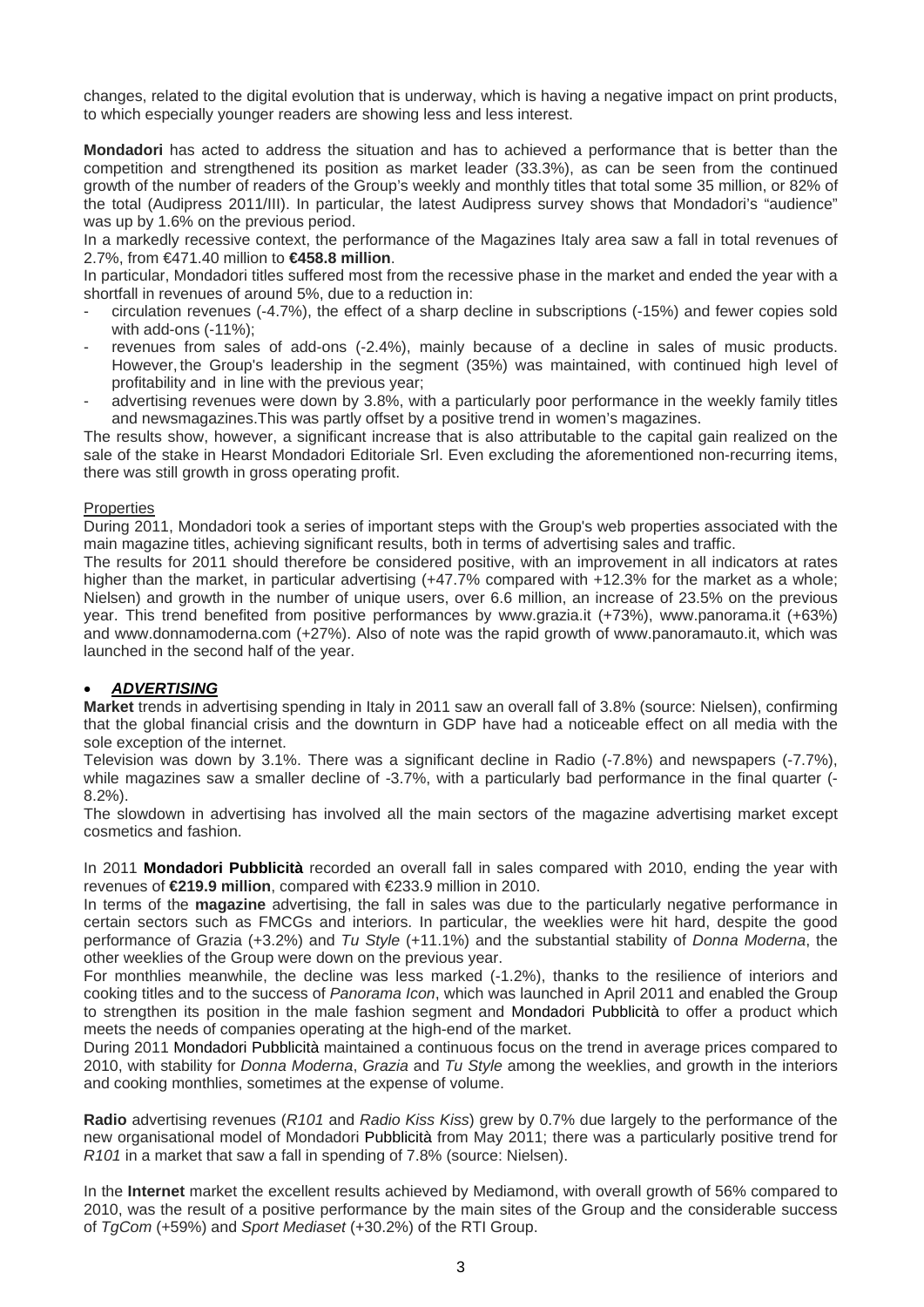Overall, the Mediamond portfolio was enhanced in 2011 with the addition of www.ilgiornale.it with sales that were above expectations.

After just two years Mediamond now sells advertising for vertical 30 sites, with 11.5 million unique users per month, as well as a considerable number of case studies with leading companies in its sectors of reference.

# • *MAGAZINES FRANCE*

The magazine **market** in France, both in terms of circulation and advertising revenues, suffered a marked slowdown in the last part of the year, although less significant than in Italy. During the year, advertising, in terms of value was, essentially unchanged compared with the previous year while circulation saw a fall of 4.2%.

In this contexts, Mondadori France recorded growth in earnings thanks to positive performances by all of its titles.

The consolidated revenues for the year came to **€348.1 million**, up 1.1% on the €344.2 million of the previous year.

Gross operating profit was up by 16.8% on the previous year, thanks to a good performance in magazines and, in particular, the improvement of *Grazia*, as well as lower manufacturing costs and overheads.

Advertising revenues were up 3.3% to €85.4 million. This excellent performance is due mainly to strong growth in the upscale women's titles, in particular the weekly *Grazia* (+34%) and the monthly *Biba* (+10%), which now account for 33.6% of total advertising revenues (27.2% in 2010).

It should also be noted that *Grazia* is now the second largest magazine in the market in terms of advertising pages (2,495 pages, up 39%). Even in terms of circulation, *Grazia* confirmed its success since the launch, growing by 3.1% to 184,000 copies.

In terms of circulation, which accounts for 69% of the total, revenues increased by 1.3%, to €239.5 million,, of particular relevance was the subscription channel, which accounted for 32.5% of total sales.

During the year a number of activities were launched focused on innovation and quality, key factors in the positive performance achieved in terms of circulation: in particular the launch of new formats for seven titles and the launch of the quarterly *Guerres & Histoire*.

The most successful titles include *Modes & Travaux*, which has become the leading title in its segment; among women's magazines, *Top Santé* and *Closer*, which have strengthened their positions; in the popular science segment, *Science & Vie* and *Science & Vie Junior* continue to grow.

Mondadori France is the leader in the car sector with the weekly magazine *Auto Plus* and the bimonthly *Auto-Journal*.

*Biba* recorded the strongest growth among all of its competitors, with 326,000 copies (+4.5% compared with 2010).

## **International Activities**

Despite some signs of a slowdown due to the ongoing global economic situation, the International Activities area confirmed the positive trend of previous years. Despite difficulties in terms of both consumer and advertising spending, the Group has responded with continuous expansion and geographic diversification and consolidating its position in major emerging markets such as China, Russia and the Asian market. The annual turnover of International Activities was over €160 million. Spearheading this growth is *Grazia*, a brand with a strong international success that now forms a network of twenty editions with editions in four continents.

Licensing: the end of 2011, there was a total of 27 international editions: seventeen of *Grazia*, seven of *Casaviva*, one of *Flair*, one of *Interni*, and one of *Sale&Pepe*. The different editions of *Grazia* generated a combined revenues of €107 million (+20% compared with 2010) with expectations of further growth for 2012, also thanks to the launch of new editions.

Advertising: thanks to a dedicated team focused on the fashion and interiors segments, in 2011 on the Italian market Mondadori generated advertising revenues of €6.8 million (+49% compared with 2010).

With regard to investments, Mondadori in active in China with its joint venture Mondadori SEEC Advertising Co Ltd: *Grazia* China, launched in February 2009, has already proved a great success (with revenues of €7.1 million, +87% compared with 2010). Given the rapid growth and potential of the Chinese market, Mondadori has several new projects currently under consideration, the first of which should be announced in the coming months.

*Grazia* Russia, which celebrated its fifth anniversary in March, during 2011 recorded revenues of €4.1 million, up 20% on an already positive 2010.

Despite the dramatic economic crisis in Greece, Attica Publications expects to be able to derive competitive advantages over its competitors.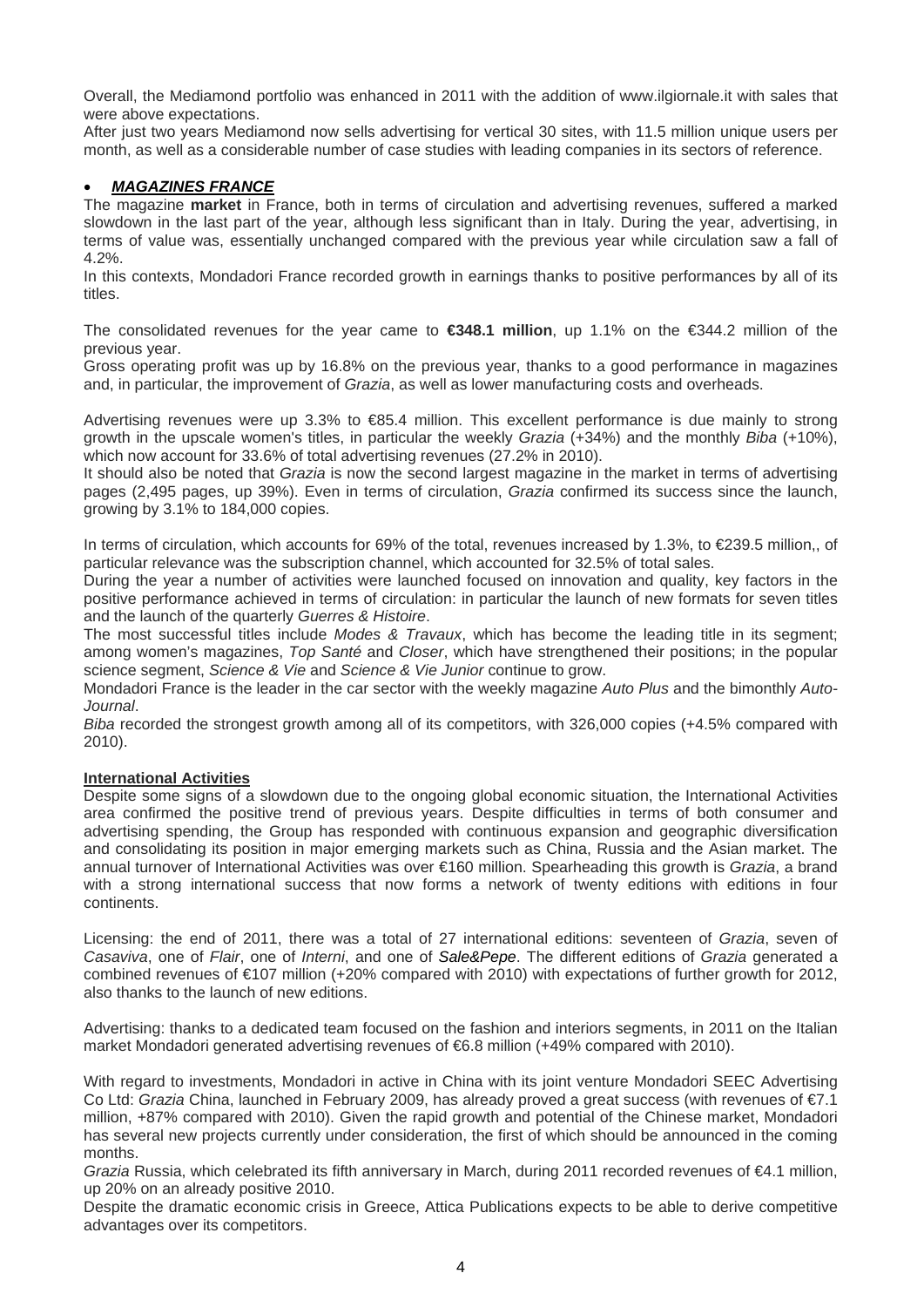# • *DIRECT*

The Direct Area, which manages the retail and direct marketing businesses, conducts its activities through:

- a network of outlets across the country, comprising at the end of 2011 of 628 outlets (22 directly operated and 307 franchised book shops; 9 Multicenters; 213 Edicolè franchises, 18 directly managed Book club and 59 franchised stores):
- Cemit, the market leader in diversified strategies for the design and development of one- to-one communication and CRM.

Revenues in 2011 came to **€265.5 million**, a fall of 1.4% compared with the €269.2 million of 2010. The figures are not comparable due to changes in the scope, including the acquisition of the whole of Mondolibri SpA. On a like-for-like basis, the shortfall would be around 5% compared with the previous year.

The Multicenter outlets and bookshops, clubs and directly managed outlets, were all penalised by marked downturns that were as high as 12%, only the franchises and Edicolè outlets maintained a positive trend in revenues.

Also Cemit, which suffered significantly from the overall decline in investments in direct marketing, ended the year with a fall in revenues of 24%.

Faced with these difficulties, the company has increased its focus on costs, which explains the merger of Mondadori Franchising S.p.A. and Mondolibri S.p.A. with Mondadori Retail S.p.A., which changed its name to Mondadori Direct SpA, in the middle of the year.

# • *RADIO*

R101, the Group's radio station, generated revenues of **€16.3 million**, up by 12.4% compared with the €14.5 million of 2010, thanks to the performance of the car, food, media/publishing and telecommunications sectors, which account for approximately 50% of total turnover.

The market figures for total Radio advertising in 2011 however showed a fall of 7.8% compared with 2010 (source: Nielsen).

The increase in revenues for R101, as well as the alignment of the publisher's share with other businesses of the Group, is also attributable to the performance of the sales network, which passed from a dedicated network to the more general representation of the entire sales force of Mondadori Pubblicità, which facilitated the entry of many new clients.

## • *DIGITAL*

Revenues generated by the Digital Area came to **€17.2 million**, an increase of 63.8% compared with the €10.5 million of 2010. The turnover from digital publishing, e-commerce, diversified activities and IT infrastructure development and databases, amounted to €44.2 million, an increase of 23.5% on 2010. The digital publishing activities primarily refer to e-books, self-publishing, online bool clubs, properties and digital advertising.

In e-commerce in 2011, the business was mainly through www.bol.it sites, which are focused on the sale of books, CDs, DVDs and e-books, which recorded growth in the number of orders (+23%) and the number of unique users (+42%), and www.abbonamenti.it, which manages both print and digital subscriptions.

CRM activities in 2011 saw the creation of the Mondadori Customer Data Base, a single structure which brings together all of the customers of the different business units and the development of information processes for the reconciliation of customers of the different companies of the Group.

## *RESULTS OF THE PARENT COMPANY ARNOLDO MONDADORI EDITORE S.P.A.*

The Annual Report of the parent company, Arnoldo Mondadori Editore SpA, for the year to 31 December 2011 shows a net profit of €55.3 million (€51.7 million on 31 December 2010), while gross operating profit came to  $\epsilon$ 48.5 million ( $\epsilon$ 70.8 million in 2010).

These economic indicators show a contrasting trend; gross operating profit was affected by the significant decline in sales in both books and magazines, where both revenue from sales of copies and from advertising was down compared with 2010.

Also of significance, in absolute terms, was the total investments in digital activities that are still in the start-up phase.

Net profit, meanwhile, benefited from higher returns from the management of investments that, in 2011, included a capital gain of around €10 million from the sale of the company's stake in Hearst Mondadori Editoriale Srl and a reduction in taxes including, in 2010, a non-recurring charge of €8.7 million, resulting from the adherence to the definition of pending tax disputes, established by Law N° 73 of 22 May 2010, and regarding a dispute with the tax authorities in Milan for the year 1991.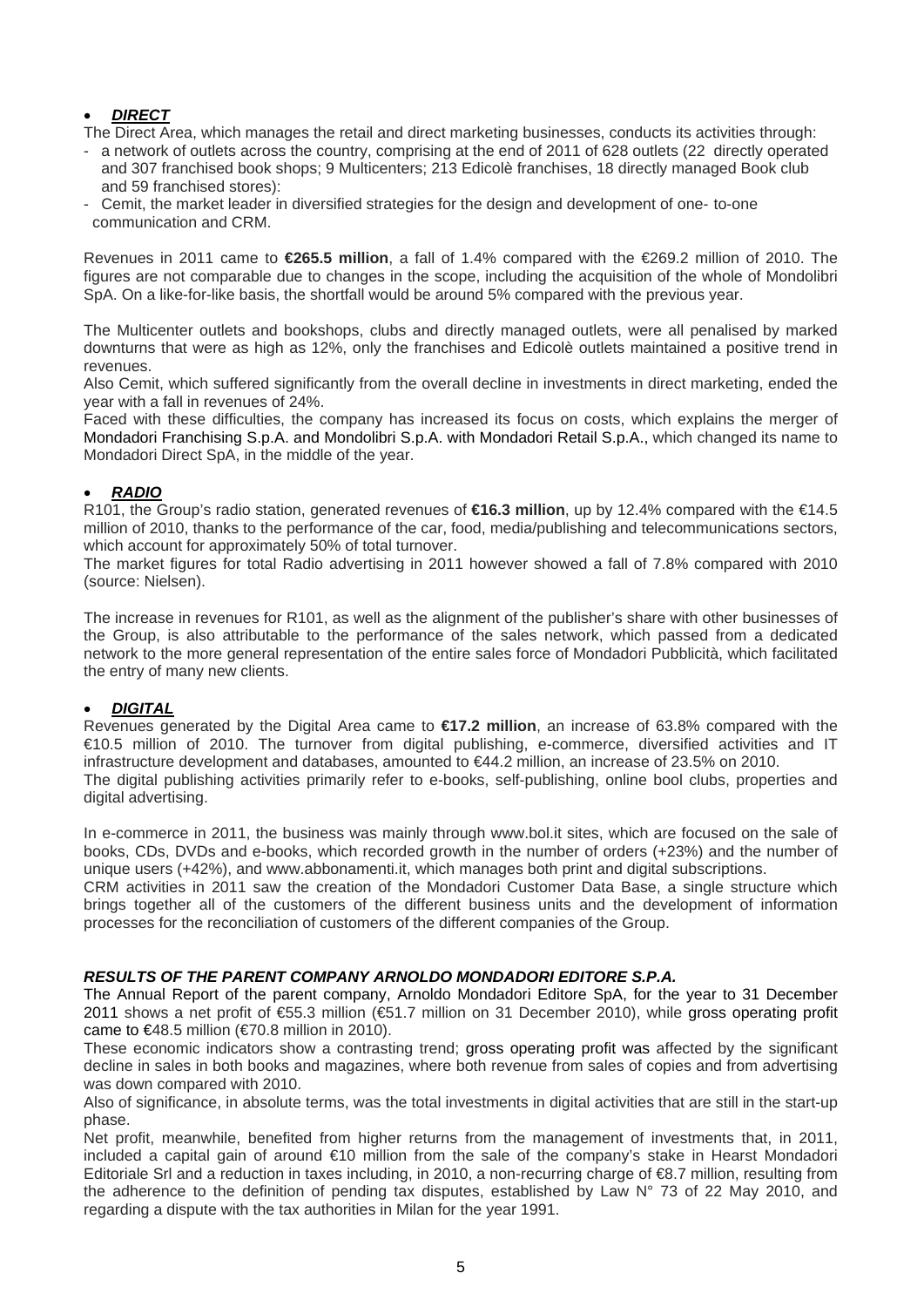## *PROPOSAL FOR THE DESTINATION OF NET PROFIT FOR THE YEAR ENDED 31.12.2011*

The Board of Directors agreed to propose to the Annual General Meeting of the Shareholders, called for 19 April 2012 (or 20 April on second calling), to devolve to the extraordinary reserve the full amount of the net profit for the year ended 31 December 2011, which amounted to €55,342,667.63

Given the current market scenario and despite the increase in net profit for 2011 compared with that for 2010, the proposal of the Board of Directors not to distribute a dividend for 2011 is aimed at strengthening the financial structure.

## *FORECAST FOR THE FULL YEAR*

In the first two months of the year trends related to consumer spending in general, and in particular in the markets of interest to Mondadori, remain significantly negative, in line with the closing months of 2011.

There are currently no signals of a turnaround that could significantly alter the trend, at least in the first half of the year. Similarly, there is also reduced visibility, also in the short term, with regard to the advertising market. During 2012 the company's priorities will be to maintain a firm hold on the Group's leadership in magazines and books in Italy, the consolidation of the successes in France, the development of digital activities, both in books (e-books) and other areas, the expansion and diversification of the international activities, and the continuation of efforts to reduce operating costs in order to contain the negative impact of rising production costs.

In such a problematic scenario, and despite the abovementioned actions, it is currently difficult for the Group to achieve the same levels of profitability as in 2011.

§

Today at 3pm, at the company's headquarters in Segrate, the deputy chairman and chief executive, Maurizio Costa, and the CFO, Carlo Maria Vismara and Chief Content Officer and General Manager of International Activities Roberto Briglia*,* will present the results for 2011 approved today by the board of directors, to the financial community.

All relative documentation is available on the web site [www.mondadori.it](http://www.mondadori.it/) and from Borsa Italiana S.p.A.

*The executive responsible for the preparation of the company's accounts, Carlo Maria Vismara, declares that, as per art. 2, 154 bis of the Single Finance Text, the accounting information contained in this release corresponds to that contained in the company's formal accounts.* 

*Enclosures:*

- *1. consolidated balance sheet*
- *2. consolidated income statement*
- *3. consolidated cash flow statement*
- *4. balance sheet of Arnoldo Mondatori Editore S.p.A*
- *5. income statement of Arnoldo Mondadori Editore S.p.A.*
- *6. cash flow statement of Arnoldo Mondatori Editore S.p.A.*

*(it should be noted that the independent audit process has not yet been completed on the figures presented)* 

*Mondadori Press Office Tel. +39 02 75423159 - Fax +39 02 75423637 Email: [rapportistampa@mondadori.it](mailto:rapportistampa@mondadori.it) [www.mondadori.it/Press](http://www.mondadori.it/Press)*

*Investor Relations Mondadori* 

*Tel. +39.0275423695 - Fax +39 02 75422584 Email: [dario.fumagalli@mondadori.it](mailto:dario.fumagalli@mondadori.it) www.mondadori.it/Investor-relation*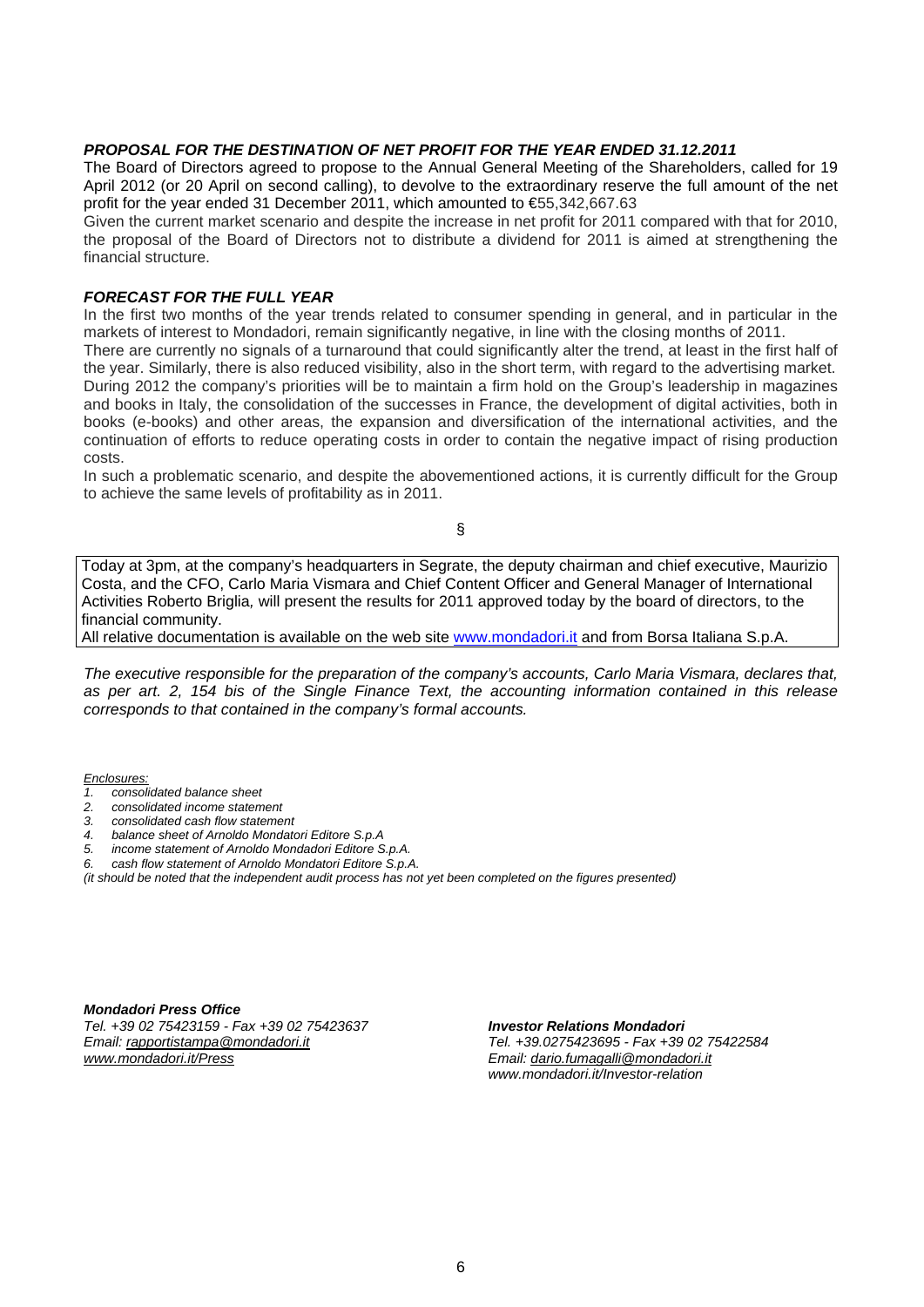### Encl. 1 **Consolidated balance sheet** (in €m)

| <b>Assets</b>                               | <b>31 December 2011</b> | 31 December 2010 |
|---------------------------------------------|-------------------------|------------------|
| Intangible assets                           | 947.3                   | 901.5            |
| <b>Fixed assets</b>                         | 2.8                     | 2.4              |
| Land and buildings                          | 10.2                    | 10.7             |
| Plant and machinery                         | 12.4                    | 5.5              |
| Other assets                                | 30.7                    | 39.8             |
| Property, plant and machinery               | 53.3                    | 56.0             |
| Investments booked using net equity method  | 126.1                   | 131.5            |
| Other investments                           | 1.0                     | 0.2              |
| <b>Total investments</b>                    | 127.1                   | 131.7            |
| <b>Non-current financial assets</b>         | 6.9                     | 1.9              |
| <b>Advanced taxes</b>                       | 48.1                    | 45.7             |
| Other non-current assets                    | 1.1                     | 1.3              |
| <b>Total non-current assets</b>             | 1,186.6                 | 1,140.5          |
|                                             |                         |                  |
| <b>Tax credits</b>                          | 40.8                    | 28.7             |
| <b>Other current assets</b>                 | 80.2                    | 81.7             |
| <b>Inventories</b>                          | 137.1                   | 131.5            |
| <b>Trade receivables</b>                    | 360.4                   | 385.2            |
| Stocks and other current financial assets   | 24.6                    | 31.9             |
| <b>Cash and equivalents</b>                 | 82.9                    | 84.9             |
| <b>Total current assets</b>                 | 726.0                   | 743.9            |
| Assets destined to be sold or closed        |                         |                  |
| <b>Total assets</b>                         | 1,912.6                 | 1,884.4          |
| <b>Liabilities</b>                          | 31 December 2011        | 31 December 2010 |
| <b>Share capital</b>                        | 64.1                    | 67.5             |
| Share premium reserve                       | 210.2                   | 286.9            |
| Other reserves and results carried forward  | 249.9                   | 182.7            |
| Profit (loss) for the period                | 49.6                    | 42.1             |
| <b>Total Group shareholders' equity</b>     | 573.8                   | 579.2            |
| <b>Minority capital and reserves</b>        | 35.1                    | 1.8              |
| <b>Total shareholders' equity</b>           | 608.9                   | 581.0            |
|                                             |                         |                  |
| <b>Reserves</b>                             | 47.4                    | 43.4             |
| <b>Severance payments</b>                   | 53.5                    | 53.2             |
| <b>Non-current financial liabilities</b>    | 412.8                   | 418.4            |
| <b>Deferred tax liabilities</b>             | 103.3                   | 91.2             |
| Other non-current liabilities               |                         |                  |
| <b>Total non-current liabilities</b>        | 617.0                   | 606.2            |
|                                             |                         |                  |
| Income taxes payable                        | 22.9                    | 22.6             |
| <b>Other current liabilities</b>            | 259.9                   | 251.0            |
| <b>Trade liabilities</b>                    | 366.9                   | 380.9            |
| Bank debts and other financial liabilities  | 37.0                    | 42.7             |
| <b>Total current liabilities</b>            | 686.7                   | 697.2            |
| Liabilities deriving from sales or closures |                         |                  |
| <b>Total liabilities</b>                    | 1,912.6                 | 1,884.4          |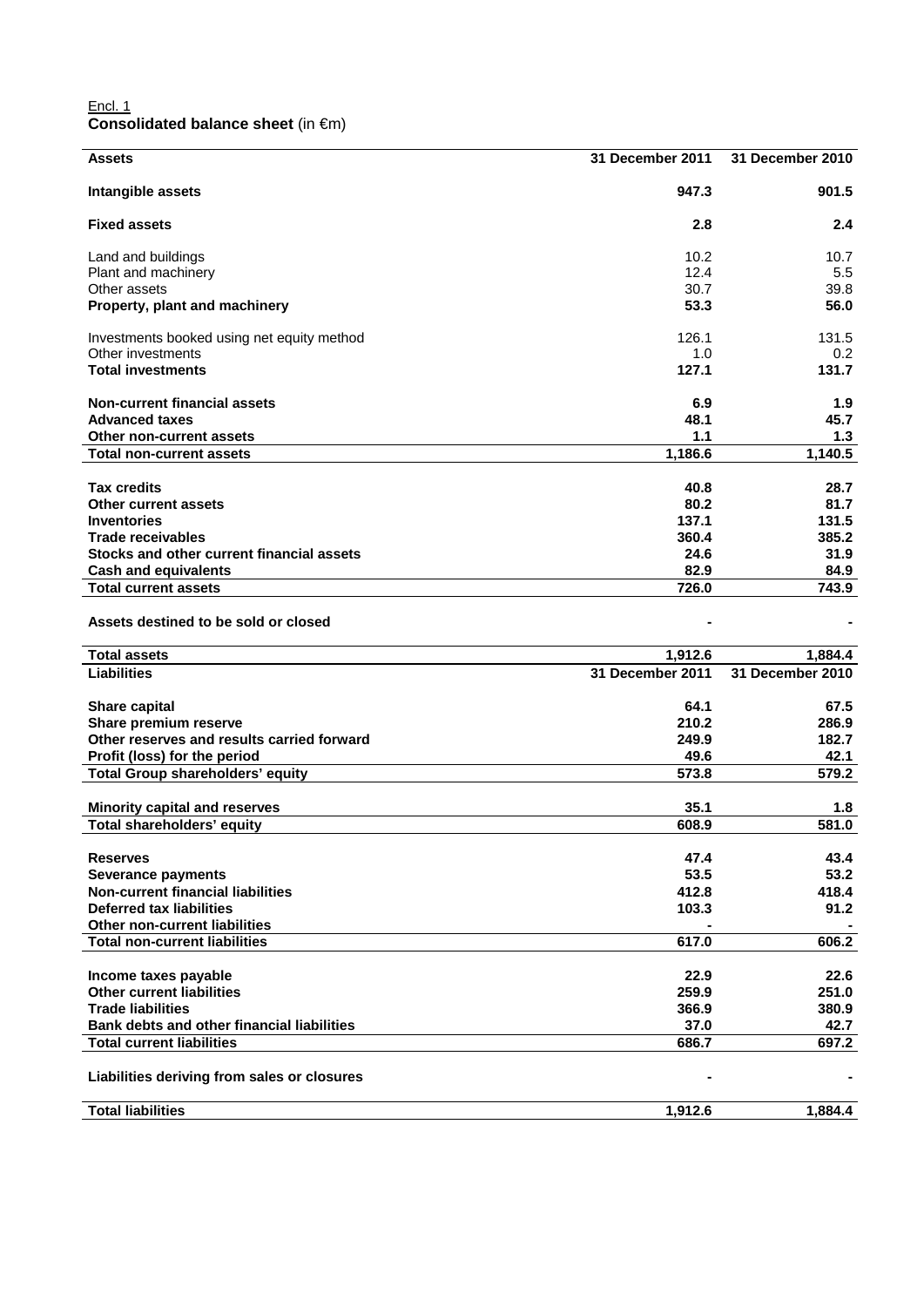### Encl. 2 **Consolidated income statement** (in €m)

|                                                       | FY 2011 | FY 2010 | % change  |
|-------------------------------------------------------|---------|---------|-----------|
|                                                       |         |         |           |
| Income from sales of goods and services               | 1,509.8 | 1,558.3 | $(3.1\%)$ |
| Personnel costs                                       | 270.7   | 271.5   | $(0.3\%)$ |
| Cost of sales and management (*)                      | 1,123.6 | 1,143.2 | $(1.7\%)$ |
| Income (charges) from investments calculated on a net |         |         |           |
| equity basis                                          | 14.9    | (3.4)   | n.s.      |
| <b>Gross operating profit</b>                         | 130.4   | 140.2   | $(7.0\%)$ |
| - as a proportion of revenues                         | 8.6%    | $9.0\%$ |           |
| Depreciation of property, plant and machinery         | 12.1    | 12.8    | (5.5%)    |
| Depreciation of intangible assets                     | 14.5    | 13.2    | 9.8%      |
| <b>Operating profit</b>                               | 103.8   | 114.2   | $(9.1\%)$ |
| - as a proportion of revenues                         | 6.9%    | 7.3%    |           |
| Net financial income (charges)                        | (20.5)  | (23.9)  | (14.2%)   |
| Other financial income (charges)                      | (0.6)   |         | n.s.      |
| Profit for the period before taxation                 | 82.7    | 90.3    | (8.4%)    |
| Tax charges (income)                                  | 33.2    | 47.6    | (30.3%)   |
| Minority interest                                     | 0.1     | (0.6)   | n.s.      |
| Net profit                                            | 49.6    | 42.1    | 17.8%     |

(\*) Includes the following items: decrease (increase) in inventories; cost of raw, ancillary and consumable materials and goods; cost of services; various charges (income).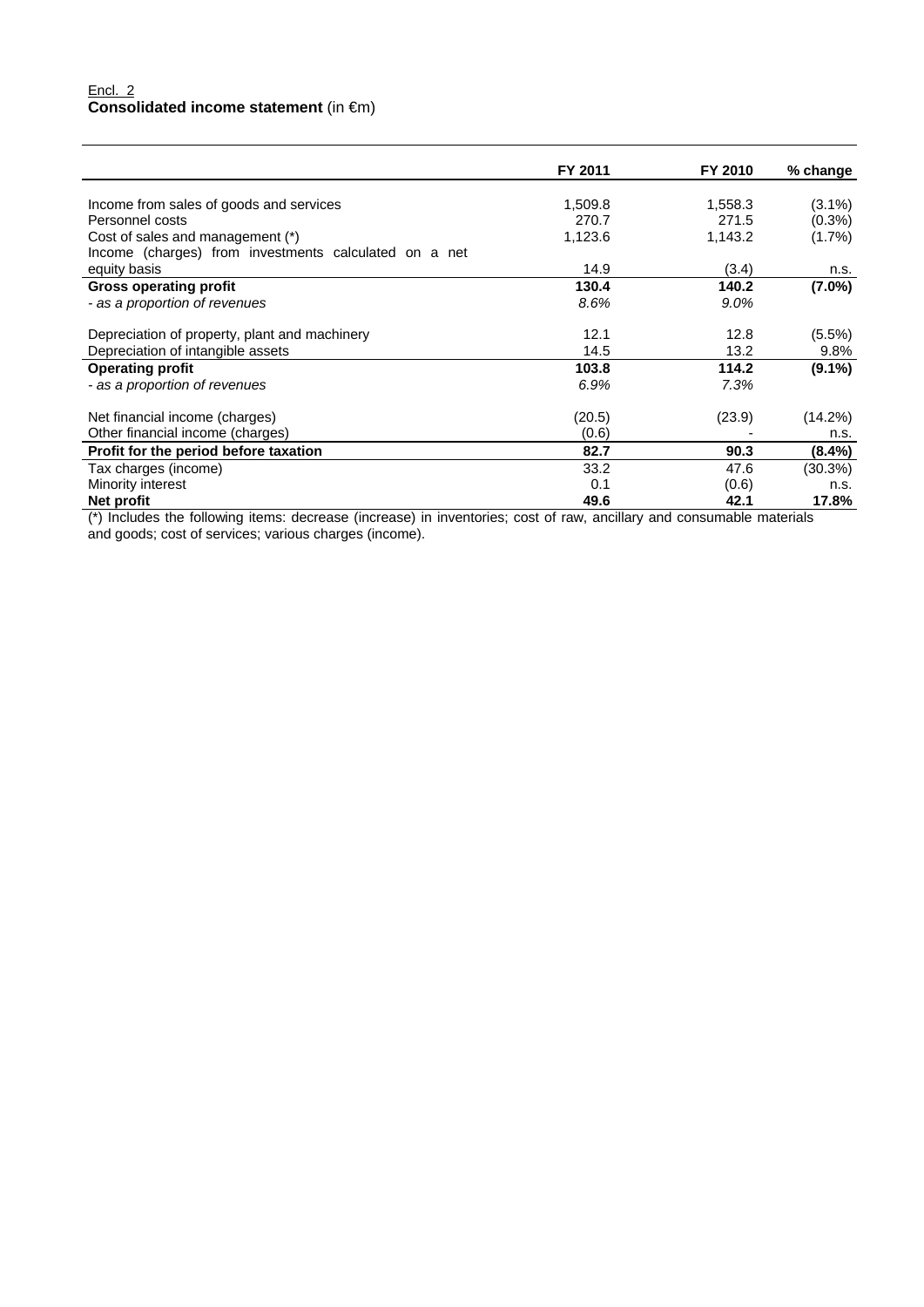## Encl. 3 **Consolidated cash flow statement** (in €m)

|                                                                         | Note | 31 December 2011 | 31 December 2010 |
|-------------------------------------------------------------------------|------|------------------|------------------|
| Net profit for the period                                               |      | 49.6             | 42.1             |
| Adjustments                                                             |      |                  |                  |
| Depreciations, amortization and impairment                              |      | 26.6             | 26.0             |
| Tax charges                                                             |      | 33.2             | 47.6             |
| Stock options                                                           |      | 0.7              | 0.7              |
| Charges to provisions and leaving entitlements                          |      | 9.8              | 5.6              |
| Capital losses (gains) on disposals of tangible assets, property, plant |      |                  |                  |
| and equipment                                                           |      | (2.8)            | (0.9)            |
| Capital losses (gains) on valuations of financial assets                |      | 0.6              | 0.5              |
| (Income) charges from companies booked at net equity                    |      | (14.9)           | 3.4              |
| Net financial charges on loans and derivative operations                |      | 15.8             | 18.3             |
| Adjusted net profit from operating activities                           |      | 118.6            | 143.3            |
| (Increase) decrease in trade receivables                                |      | 33.2             | (1.8)            |
| (Increase) decrease in inventories                                      |      | (4.8)            | (1.2)            |
| Increase (decrease) in trade payables                                   |      | (14.7)           | 0.1              |
| Income tax payments                                                     |      | (33.1)           | (47.8)           |
| Payment of advances and leaving entitlements                            |      | (4.7)            | (12.0)           |
| Net changes in other current assets/liabilities                         |      | (11.4)           | (11.1)           |
| Cash flow from (used in) operating activities                           |      | 83.1             | 69.5             |
|                                                                         |      |                  |                  |
| Payment of business combination net of cash acquired                    | 1    | 1.0              | 1.9              |
| (Investments in) disposals of intangible assets                         |      | 0.8              | (2.5)            |
| (Investments in) disposals of property, plant and equipment             |      | (16.8)           | (12.9)           |
| (Investments in) disposals of equity investments                        |      | 8.6              | 1.6              |
| (Investments in) disposals of financial assets                          |      | (3.9)            | 5.4              |
| Cash flow from (used in) investment activities                          |      | (10.3)           | (6.5)            |
| Net changes in financial liabilities                                    |      | (15.6)           | (69.7)           |
| Net financial charges on loans and derivative operations                |      | (13.4)           | (21.9)           |
| (Purchase) disposal of treasury stock                                   | 14   | (5.5)            | (6.1)            |
| Dividends paid                                                          | 14   | (40.3)           |                  |
| Cash flow from (used in) financial activities                           |      | (74.8)           | (97.7)           |
| Increase (decrease) in cash and cash equivalents                        |      | (2.0)            | (34.7)           |
|                                                                         |      |                  |                  |
| Cash and cash equivalents at beginning of period                        | 13   | 84.9             | 119.6            |
| Cash and cash equivalents at end of period                              | 13   | 82.9             | 84.9             |
| <b>Composition of cash and cash equivalents</b>                         |      |                  |                  |
| Cash, cheques and valuables in hand                                     |      | 2.1              | 1.2              |
| Bank and post office deposits                                           |      | 80.8             | 83.7             |
|                                                                         | 13   | 82.9             | 84.9             |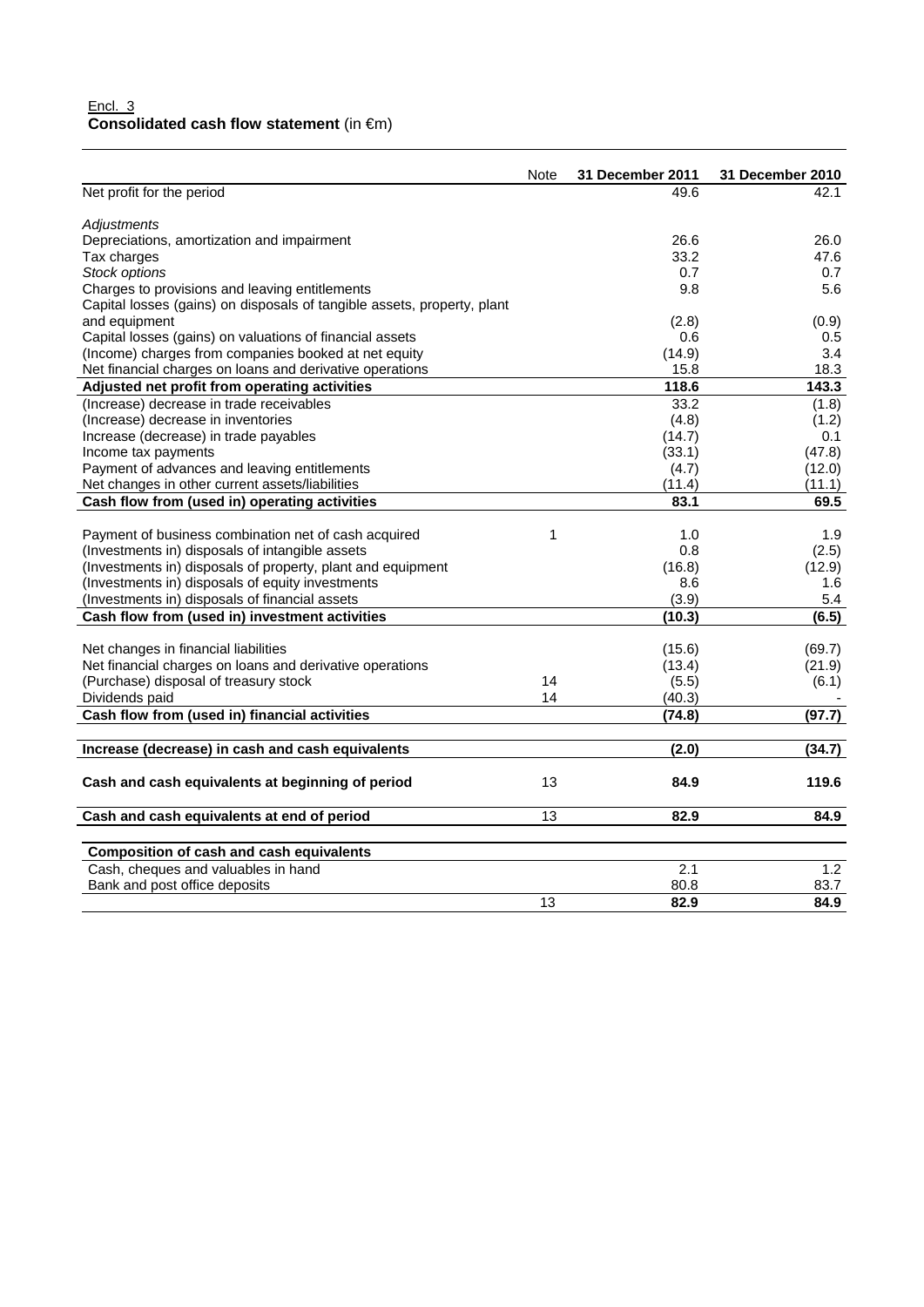#### Encl. 4 **Balance sheet of Arnoldo Mondadori Editore S.p.A.** (in €m)

| <b>ASSETS</b>                                       | 31 DECEMBER 2011 | 31 DECEMBER 2010 |
|-----------------------------------------------------|------------------|------------------|
| Intangible assets                                   | 90.6             | 91.1             |
| <b>Fixed assets</b>                                 | 2.8              | 2.4              |
| Land and buildings                                  | 8.0              | 8.3              |
| Plant and machinery                                 | 4.5              | 4.8              |
| Other assets                                        | 3.9              | 3.9              |
| Property. plant and machinery                       | 16.4             | 17.0             |
| Investments                                         | 638.9            | 642.4            |
| Non-current financial assets                        | 50.0             | 50.6             |
| Advanced taxes                                      | 19.8             | 20.8             |
| Other non-current assets                            | 0.4<br>818.9     | 0.5<br>824.8     |
| Total non-current assets                            |                  |                  |
| Tax credits                                         | 25.2             | 14.9             |
| Other current assets                                | 40.4             | 39.1             |
| Inventories                                         | 30.6             | 31.6             |
| Trade receivables                                   | 195.1            | 222.6            |
| Stocks and other current financial assets           | 100.2<br>62.0    | 93.7<br>73.4     |
| Cash and equivalents<br><b>Total current assets</b> | 453.5            | 475.3            |
|                                                     |                  |                  |
| Assets destined to be sold or closed                |                  |                  |
| <b>Total assets</b>                                 | 1,272.4          | 1,300.1          |
| <b>LIABILITIES</b>                                  | 31 DECEMBER 2011 | 31 DECEMBER 2010 |
|                                                     |                  |                  |
| Share capital                                       | 64.1             | 67.5             |
| Share premium reserve                               | 210.2            | 286.9            |
| Treasury stock                                      | (35.6)           | (110.1)          |
| Other reserves and results carried forward          | 230.4            | 222.1            |
| Profit (loss) for the period                        |                  |                  |
|                                                     | 55.3             | 51.7             |
| Total shareholders' equity                          | 524.4            | 518.1            |
| Reserves                                            | 29.3             | 27.5             |
| Severance payments                                  | 24.5             | 24.4             |
| Non-current financial liabilities                   | 253.9            | 265.0            |
| Deferred tax liabilities                            | 21.2             | 19.9             |
| Other non-current liabilities                       |                  |                  |
| Total non-current liabilities                       | 328.9            | 336.8            |
| Income taxes payable                                | 10.1             | 14.3             |
| Other current liabilities                           | 71.3             | 69.5             |
| <b>Trade liabilities</b>                            | 182.2            | 174.0            |
| Bank debts and other financial liabilities          | 155.5            | 187.4            |
| <b>Total current liabilities</b>                    | 419.1            | 445.2            |
| Liabilities deriving from sales or closures         |                  |                  |
| <b>Total liabilities</b>                            | 1,272.4          | 1,300.1          |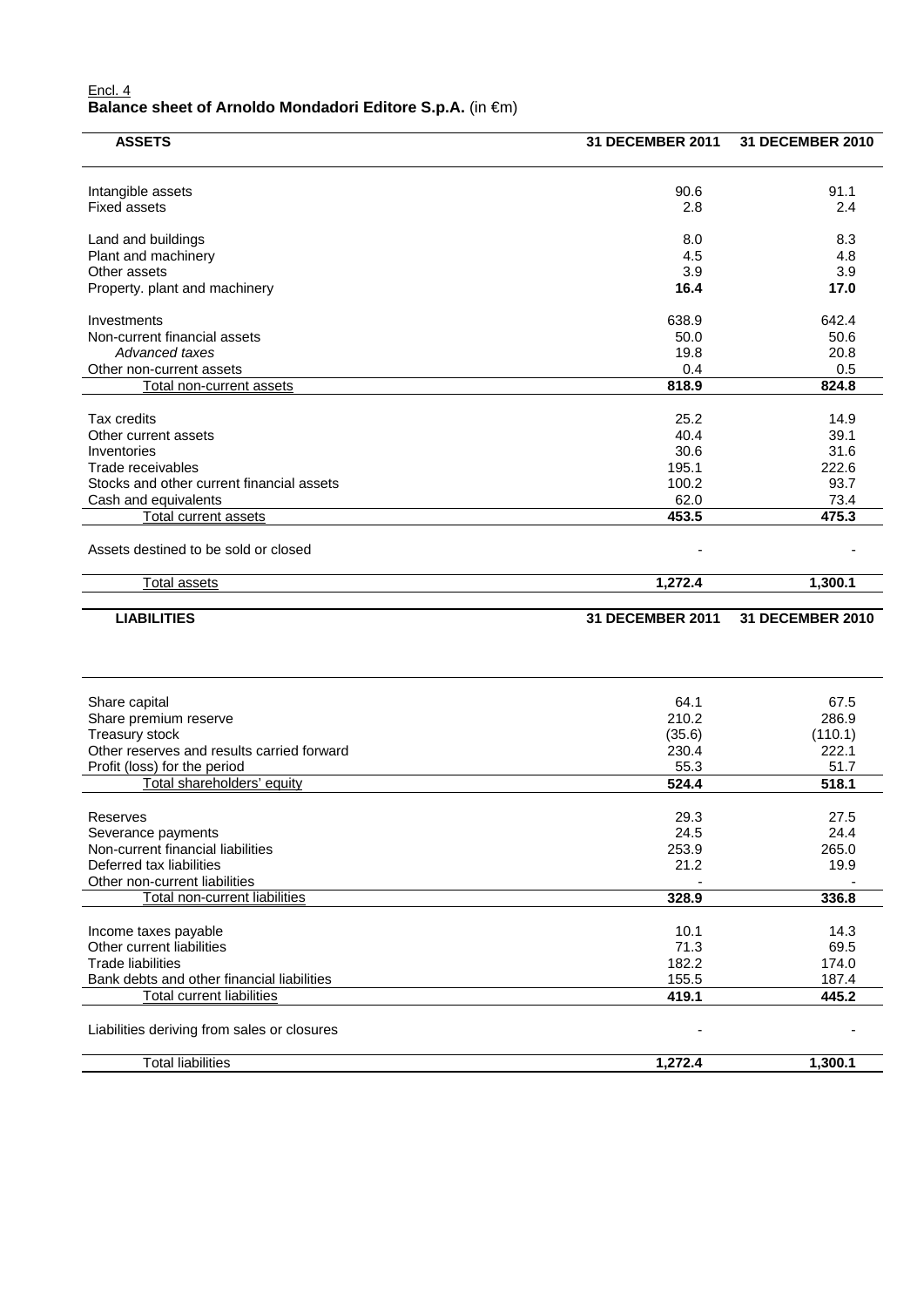|                                                           | FY 2011 | FY 2010 |  |
|-----------------------------------------------------------|---------|---------|--|
|                                                           |         |         |  |
| Income from sales of goods and services                   | 720.9   | 751.4   |  |
| Decrease (increase) in inventories                        | 1.3     | (0.4)   |  |
| Cost of raw, ancillary and consumable materials and goods | 161.2   | 181.1   |  |
| Cost of services                                          | 392.2   | 385.2   |  |
| Personnel costs                                           | 113.6   | 116.3   |  |
| Various charges (income)                                  | 4.1     | (1.6)   |  |
| <b>Gross operating profit</b>                             | 48.5    | 70.8    |  |
| Depreciation of property, plant and machinery             | 3.5     | 3.6     |  |
| Depreciation of intangible assets                         | 1.2     | 1.2     |  |
| Operating profit                                          | 43.8    | 66.0    |  |
| Financial income (charges)                                | (7.5)   | (6.7)   |  |
| Investment income (charges)                               | 35.4    | 23.1    |  |
| Profit before taxation                                    | 71.7    | 82.4    |  |
| Income taxes                                              | 16.4    | 30.7    |  |
| Risultato netto                                           | 55.3    | 51.7    |  |